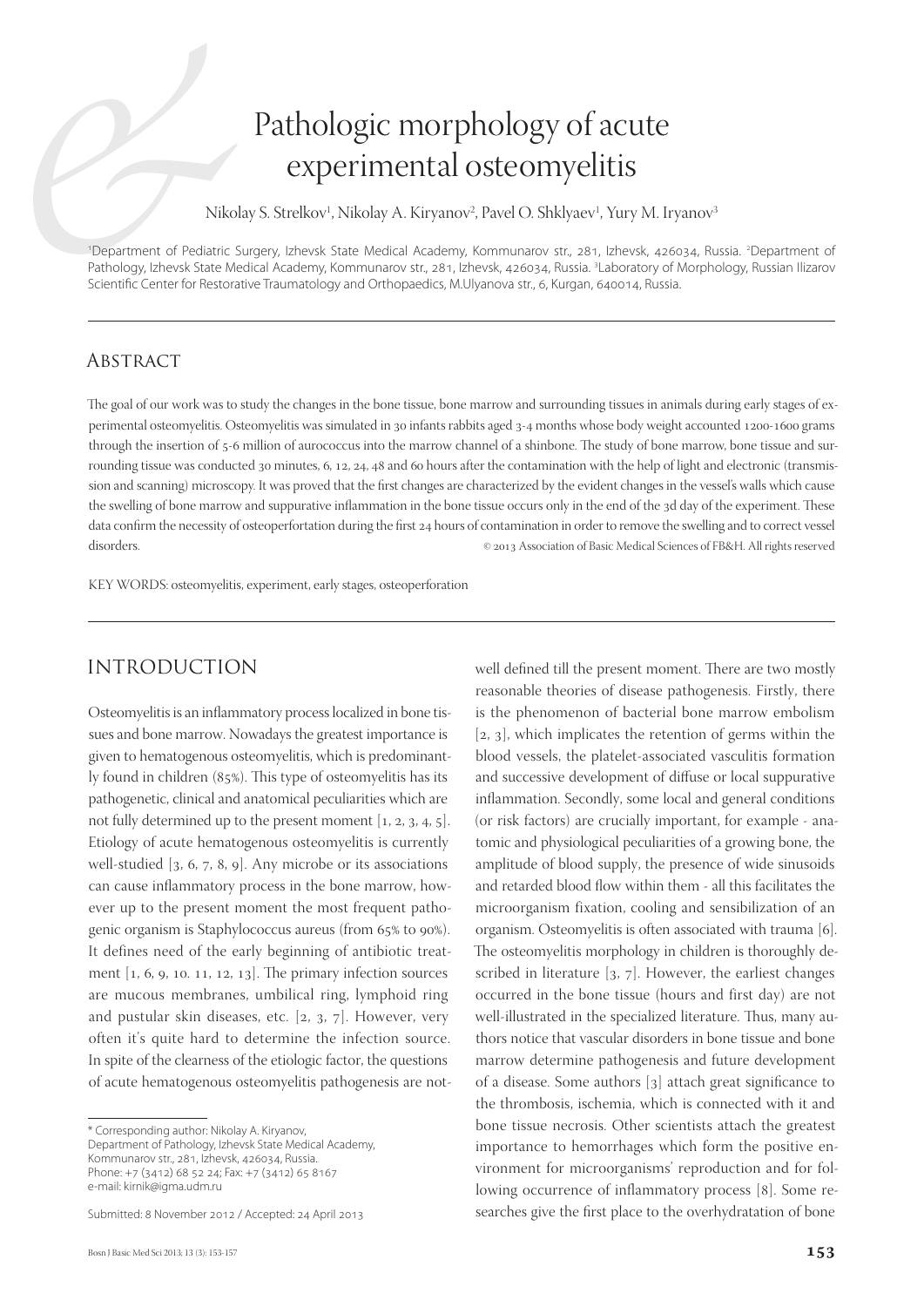marrow caused by the accumulation of tissue fluid which in its turn can cause circulation disorders and necrosis  $[3]$ . The information insufficiency of all these issues determined the necessity of a deep research of early stages of acute hematogenous osteomyelitis. We focused our attention on the peculiarities of vascular disorders within the bone marrow, bone tissue and surrounding soft tissues and their connection with the occurrence of inflammation and bone tissue destruction. Moreover, there is a need to confirm carrying out an early osteopuncture of the bone marrow channel with possibility of morphological research of a bone tissue at early stages of osteomyelitis  $[4, 14, 15]$ .

# MATERIAL AND METHODS

All experiments in this study were performed in accordance with guidelines for animal research and were approved by our academy Ethics Committee.

#### *Experimental groups*

Acute osteomyelitis was simulated in 30 infants rabbits aged 3-4 months whose body weight accounted 1200-1600 grams through the insertion of  $5-6$  million of aurococcus into the marrow channel of a shinbone. The gems were inserted together with 0.5 ml of acetylated collagen suspension (10mg/ ml) and physiological saline of sodium chloride. The animals were taken out of the experiment after  $30$  minutes, 6, 12, 24, 48 and 60 hours after the contamination correspondently to perform histological research of shinbones and surrounding soft tissues. After macroscopic examination the fragments were sawed out from the bone in lengthwise and lateral directions at the levels of epiphyse, metaphysis, and diaphysis.

#### *Morphological evaluation*

After relevant manipulations histological samples were examined through the means of light and electronic (transmission and scanning) microscopy.

## RESULTS

During first 30 minutes of the experiment the macroscopic changes in the bone were minimal. In the very beginning of experimental osteomyelitis a small edema of the bone marrow and singular small hemorrhages were revealed within the zone of a burr hole. During light microscopic examination a simple medical pattern of a bone marrow was noticed, namely preserved bone rods and small groupings of erythrocytes. During scanning electronic microscopic examination in the adipoid bone marrow the adipocytes and small areas of hemopoiesis were determined. During transmission electronic microscopic examination at this



FIGURE 1. Formation of Interendothelium hatches and an endothelium pore in a blood capillary of BM. 30 min. of experiment. Transmission electron microscopy. Magnification x3300.



FIGURE 2. Sludge in arteriole of BM and perivascular edema. 6 hours of experiment. Semi-thin section. toluidine blue. Magnification х900.

experimental stage the mast cells with starting degranulation were registered. Herewith the specific granulas which contain heparin, serotonin and histamine exposed through the means of exocytose to the extracellular environment. Simultaneously the process of vessel wall permeability increased in the vessels of microcirculatory bloodstream. This was revealed first of all through the emergence of numerous micropinocytotic vesicles in luminal locuses of endotheliocyte cytoplasm in blood capillaries of bone marrow. Besides that the disintegration of inter-endothelial links within the walls of venules and capillaries was registered. The vacuoles of different calibers appeared in the locations of disintegration, this confirmed the reinforcement of vessels permeability (Figure 1). Within the walls of some micro vessels the inter-endothelial stomas and endothelial pores were formed, they were clearly seen with the help of the method of scanning electronic microscopy. The groupings of blood corpuscle, predominantly erythrocytes were found around vessels. During next 6 hours of experiment the diffuse disorders of microcirculatory bloodstream vessels were reg-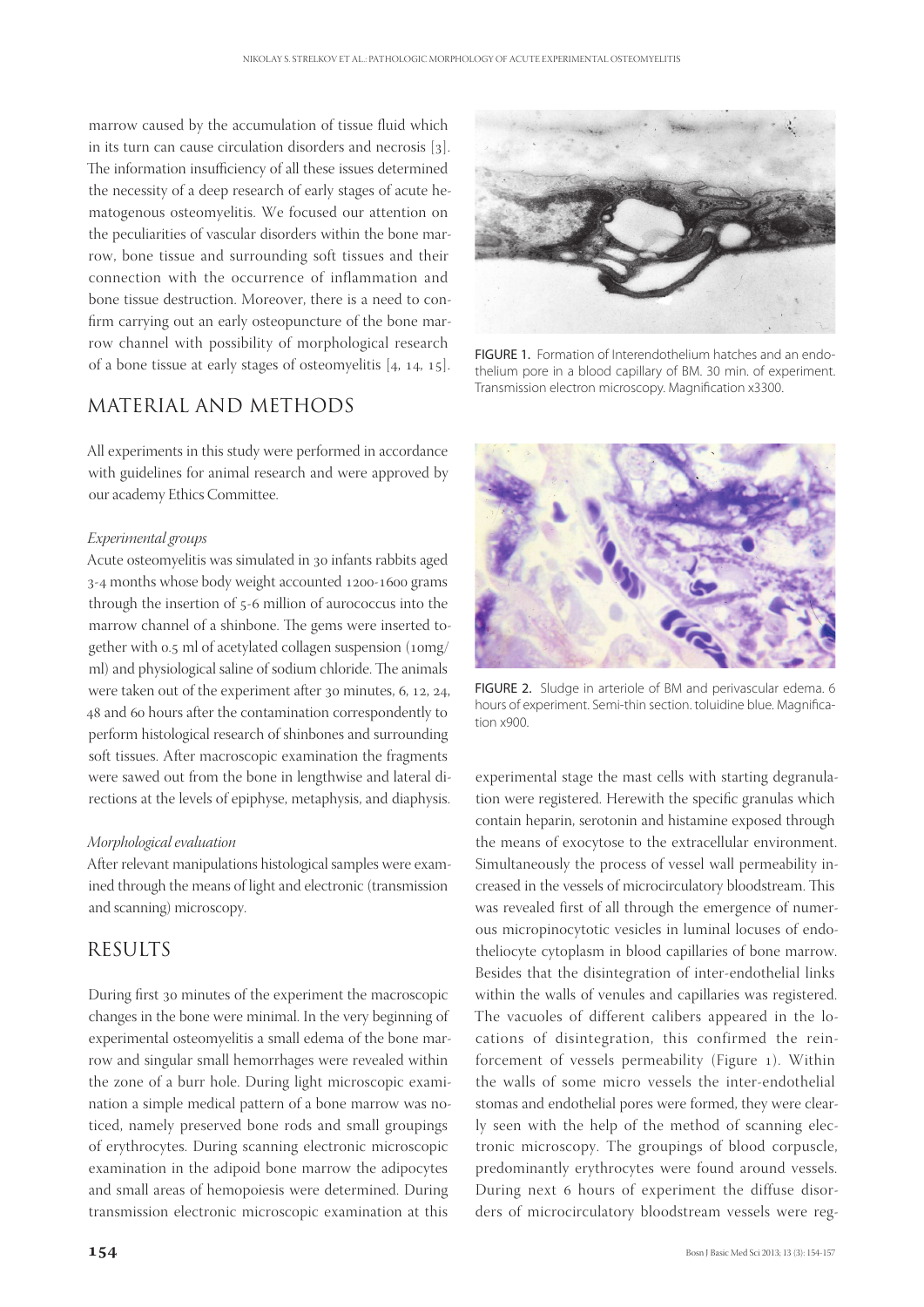

FIGURE 3. The sharpest swelling of BM in an inflammation zone. 12 hours of experiment. Hematoxylin and eozine. Magnification х80.



FIGURE 4. Considerable dissociation of interendothelium contacts in the vein of BM. 12 hours of experiment. . Scanning electron microscopy. Magnification x 3000.

characterized by the damage primarily of marginal parts of

istered. These disorders were characterized be the expansion of capillaries, arterioles and venules and by the occurrence of blood storage in all above-mentioned vessels. The signs of sludge-phenomenon were registered in small vessels together with the accumulation of liquid blood components in perivascular space (Figure 2). Simultaneously we registered the marginal position of leucocytes and the beginning of its adhesion to the luminal surface of endotheliocytes of venules and capillaries. The high level of neutrocytes' activity was registered; this was revealed through the formation of links not only with endothelium, but also with blood corpuscle, for example with erythrocytes. Destructive processes within the vessel wall were progressively growing and it caused the significant swelling of basal membrane, its shredding and fragmentation together with simultaneous formation of numerous vacuoles within disintegrated inter-endothelial links. Even during this period, the accumulation of lymphocytes and macrophages and the formation of cytoplasmic bridges between them in the focus of inflammation could be observed. This is the evidence of active functions of immunocompetent cells in the very beginning of the inflammatory process. During next 12 hours of experiment, the manifestation degree of vascular disorders was growing very fast, it was demonstrated first of all through paralytic expansion of microcirculatory bloodstream vessels and the formation of a significant swelling of the neighbor tissues (Figure ). We also paid attention to the significant increase of germ's quantity, which were registered on semi-thin sections in large quantities often near mast cells, which were at the stage of degranulation. The examination performed with the help of electronic microscope revealed the germs in the blood vessels luminas. Simultaneously inter-endothelial links, digitules which encircled the germs were registered within the endotheliocyte. Destructive processes within the blood vessels wall were progressively increasing and they were

endotheliocytes and the occurrence of myelin formations. Especially evident patterns were revealed in the process of blood vessels examination with the help of scanning electronic microscope. The blood vessel wall was not simply swollen and thick, but there were wide inter-endothelial pores which provided the exit from the bloodstream for liquid components of blood and blood corpuscle (Figure 4). The inner microrelief was smoothened due to the paralytic expansion of arterioles and venules; however numerous micropinocytotic vesicles appeared on the surface of capillaries which belonged to the sinusoid type. By the end of the first  $24$ -hours of experiment the significant swelling of vessel walls and endotheliocytes vacolation within the bone marrow blood vessels were registered, this confirmed the development of destructive processes. The vessel wall destruction was especially evident during electronic microscopic examination. Thus, besides endotheliocytes vacolation severe changes were revealed through localized microplasmacitosis. Even in this period mucoid and fibrinoid vessel wall swelling was registered which helped to increase the vessel wall permeability (Figure 5). This could be the reason of occurrence of small and large hemorrhages against evident swelling and serous exudates which contained solitary neutrophilous leucocytes, monocytes and erythrocytes. We gave special attention to the thrombosis formation, because there is no reference concerning its formation period and its role on the bone marrow pathogenesis in the available literature. Our research has confirmed that vessel thrombosis is a rare case during first 24-hours, it can be revealed only by the end of first day when destructive processes in the blood vessel wall become more evident and frequent. During first two days of experiment the thrombosis (micro thrombosis) rapidly increased, however it differed from case to case. There were numerous micro blood clots in the vessel's luminas. The evidence of destruc-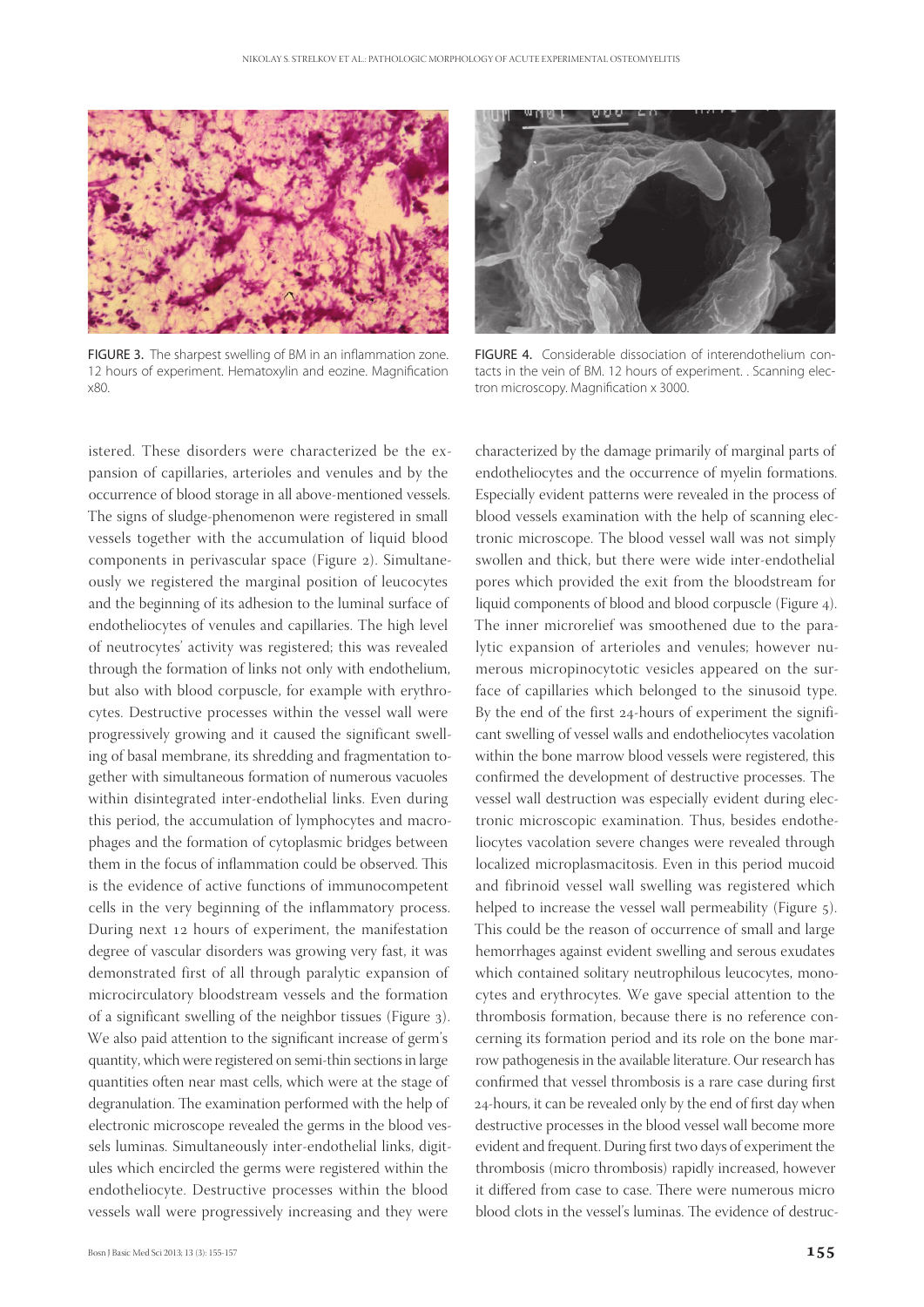

FIGURE 5. Fibrinoid swelling of a wall of a vein with accumulation of fibrin in the intimae and between smooth muscle cells. 48 hours of experiment. Transmission electron microscopy. Magni $fration x15000$ 

tive processes in the vessel wall increased significantly and was accompanied by fibrinoid necrosis, accumulation of the large quantity of fibrin in the intima and media, swelling and destruction of collagenous fibers, exactly these conditions can be connected with the increase of cell's reaction. This reaction was characterized by the occurrence of perivascular sockets formed from neutrocytes, lymphocytes and other cells from the inflammatory range, then these new formations spread to the neighbor areas and small and large focuses were formed among the bone marrow cells. As a rule there was a zone of perifocal accumulation of serous or serous fibrinous exudates. The fragments of destroyed stromal cells of the bone marrow were registered within exudates zone. Exudates were spread between bone trabecules and penetrated into Haversian channels. If during previous period we did not see the damage of bone rods, we had noticed plain resorption. However we didn't reveal osteoclastic bone tissue resolution. It seems that the mechanism of bone tissue destruction is primarily connected with its demineralization caused by the exudate's influence, but we can not exclude the ischemic factor which is connected with severe microcirculation disorders. Together with the starting processes of bone marrow destruction the first signs of osteoblactic activity reinforcement appeared by the end of the 2d day. These signs significantly increased during the 3d day and they were characterized both by the occurrence of osteoblasts and perivascular spaces near capillaries and the occurrence of ultrastructural signs of albuminous and synthetic processes revealed through the increase of endoplasmic net. During first three days of the experiment the inflammatory process in the bone was visualized as the groupings of gray and yellow exudates within bone marrow cavity, sometimes in subperiosteal space and sometimes in soft tissues of the limb. The method of light microscopic examination showed that primary suppurative exudate which con-

tained numerous neutrocytes was found both in the bone marrow channel and between bone rods. The plain bone resorption was evident in the parts of bone tissue which were close to the exudate. Exudates from bone marrow cavities spread into Haversian canals and formed a kind of sockets around the blood vessels and compressed them. During this stage of the experiment the reparative processes in the bone tissue increased, it was revealed through the occurrence of numerous osteoblasts with hyperplasia of albuminous and synthetic apparatus and the reinforcement of fibrillogenesis around the inflammation focus which was realized through the fibroblast's proliferation with newly formed collagenous fiber on their surface.

# DISCUSSION

There through, when the microorganisms get into bone narrow channel they multiply very fast and their quantity rapidly increases during first 6-12 hours. These microorganisms and toxins, which they produce, cause mast cells degranulation and the secretion of biologically active substances, which in their turn cause vascular reaction as paralytic vasoreflaxation of microcirculatory bloodstream, sludge-phenomenon formation and stasis. Formation of micro blood cloths within the vessels of microcirculatory bloodstream is mostly characteristic for the 2d and the 3d days of experiment, however it is not registered in all observations. Simultaneously destructive processes occur and develop within the blood vessels walls, they are caused by the toxins and biologically active substances and the tissue decay products. These destructive processes revealed as mucoid and fibrinoid swelling end up with blood vessel wall necrosis; it causes high vessel permeability and is accompanied by the outgate of liquid blood components to the neighbor tissues and the formation of swelling which is usually registered during first 24-hours of experiment. Later serous and serous fibrinous exudate formations occurred which became suppurative one by the end of the 3d day. Thus we can treat the inflammation in the bone marrow as dynamical process, which transforms serous exudate into fibrinous one and consequently into suppurative one and forms typical zonal structure.

# CONCLUSION

This research shows the significance of vessel disorders at the early stages of the experimental ostheomyelitis. Results of work demonstrate the spreading destruction of blood vessels walls in the bone marrow which causes significant bone marrow swelling. The inflammation occurs later and develops into suppurative and serous form during first days. Current research confirms the necessity of ostheo-